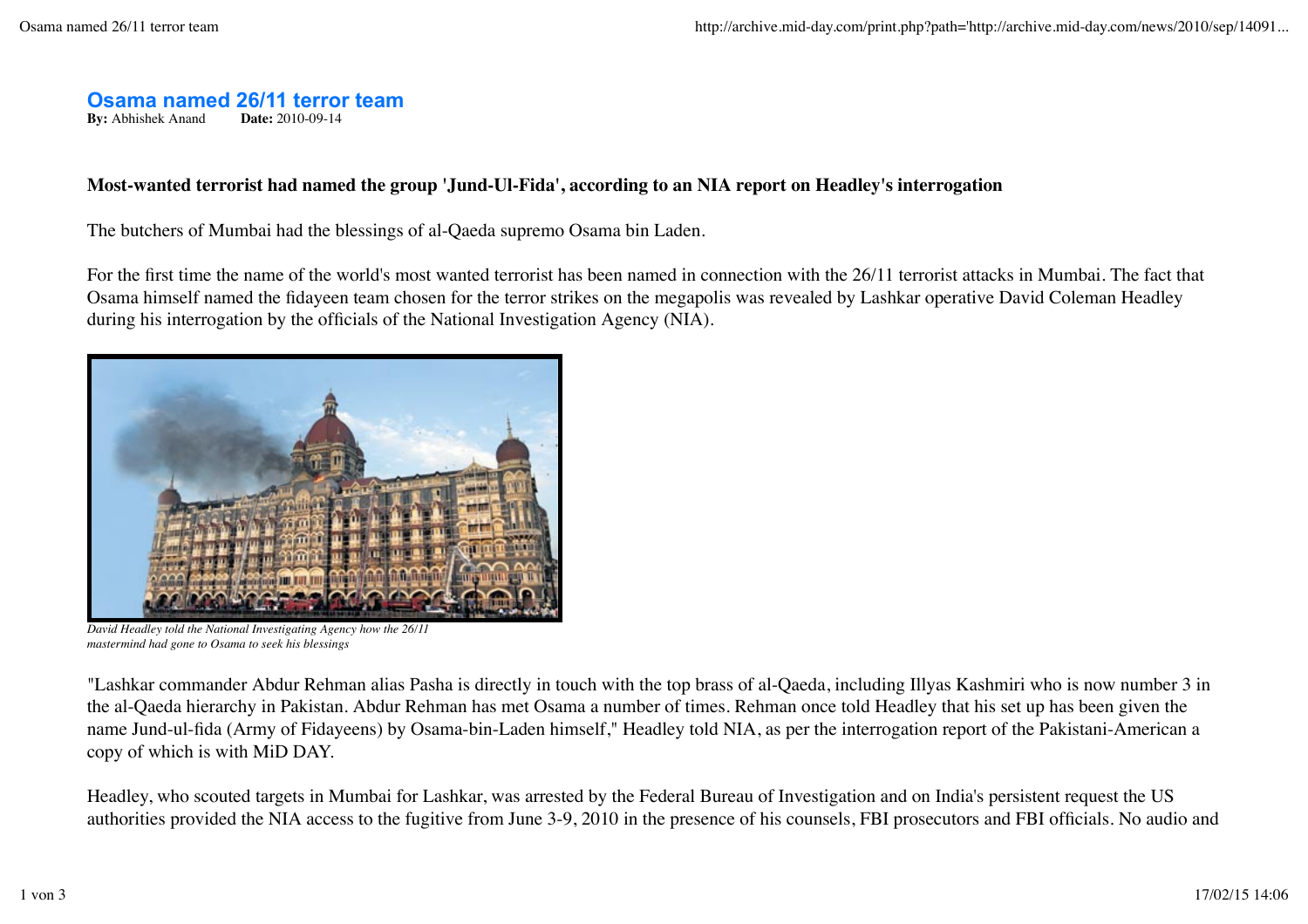video recording was allowed. The interrogation took 34 hours.

He told NIA officials that the camera, which he carried up to his seventh visit to India, was given to him by his mother-in-law in Pakistan.

"During his visits to India in April and June 2008 Headley carried a Sony Ericsson model mobile camera phone which was given to him by Major Iqbal and a GPS device given by Lashkar commander Sajid Majid," the report said.

Headley used the same mobile phone camera for reconnaissance activities in the year 2009 during his visits to India and Denmark. The mobile phone was seized from his possession by the FBI.

Headley knew that Sajid Majid and their fellow commander Muzammil had paid Rs 8.5 lakh to a Pakistani drug lord to smuggle arms and explosives into India. "Niyamat Shah, a member of the Shirwari tribe, of the restive Khyber agency, was paid Rs 8.5 lakh. Shah is also involved in drug smuggling in India," the report said.

According to Headley, initially Sajid Majid had planned to send the attackers through either Nepal or Bangladesh and only Hotel Taj Palace was on their radar. "Sajid Majid had discussed the plan like attacking the Taj Hotel during the conference of software engineers by two-three attackers."

"It was only after March 2008, that the Lashkar commanders decided on launching multiple attacks in Mumbai by multiple attackers and thought about using sea routes," Headley told NIA officials.

After the attacks, Sajid Majid briefed Headley about the attacks and he (Sajid) told Headley that two of the crew of MV Kuber were killed by him.

Headley also mentioned the 'Karachi Project' , the brainchild of Pasha, which was aimed at launching operations into India by using militants of Indian origin.

"In July 2006 when Headley was in USA he saw the news about Mumbai train attacks on TV. When he came back he asked Sajid and Pasha about the attacks and Pasha said that he knew who the boys were that they were local Indian boys. Col Shah of the ISI, handler of Pasha, was actively involved in Karachi Project," the report said.

# **THE THACKERAY ANGLE**

Headley maintains that Lashkar-e-Taiba chief Hafiz Saeed had full knowledge of Mumbai attacks and it was only launched after his approval. Headley believes that Saeed never acknowledges it publicly, though he remains abreast with each and every stage of planning and execution (of terror operations). During his meeting with Saeed, he also mentioned Bal Thackeray (Shiv Sena chief) and the damage he (Thackeray) had done to the Muslim Ummah. Headley believed that this was an indication that LeT wanted to take action on this front," the report stated.